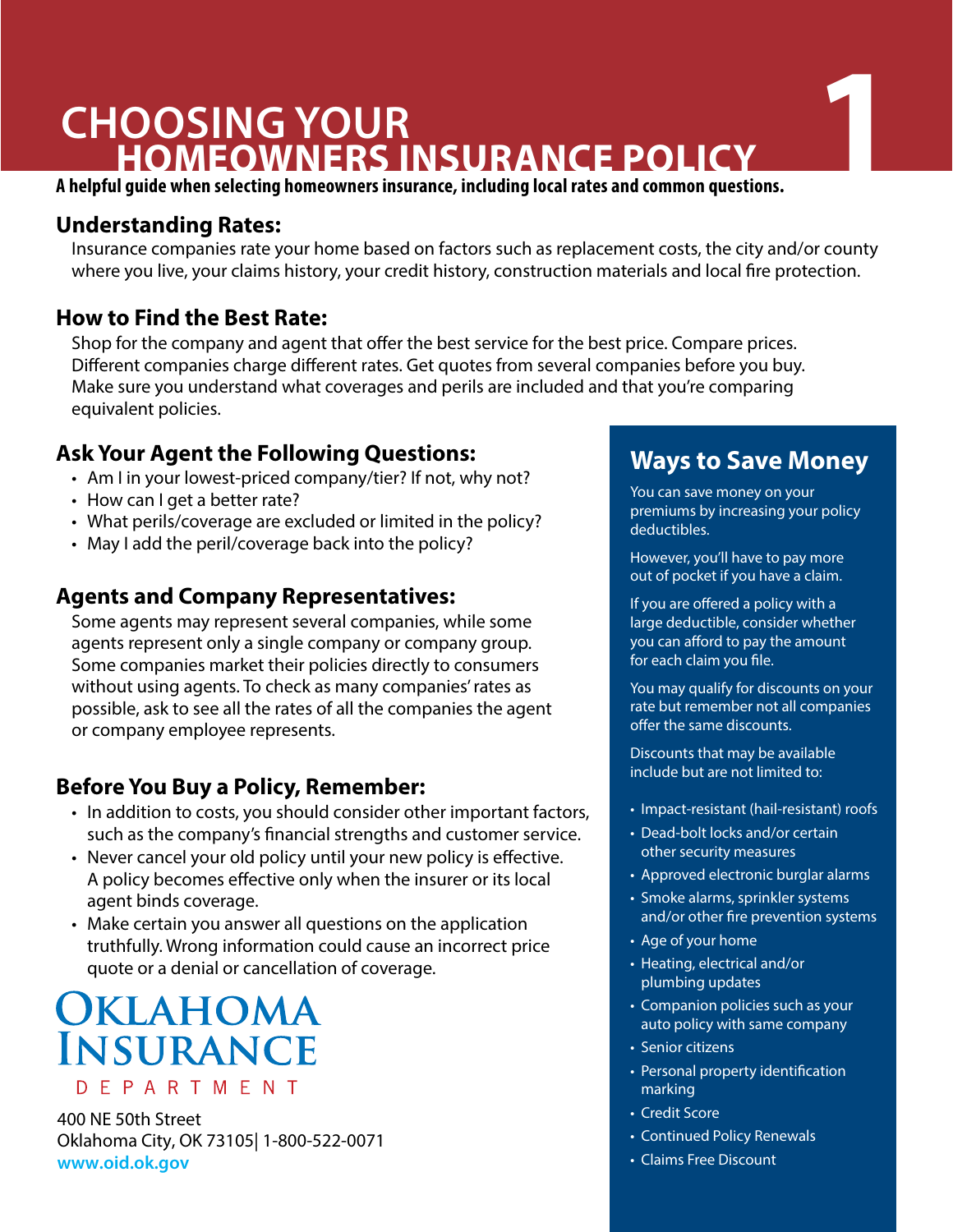# **CHOOSING YOUR HOMEOWNERS INSURANCE POLICY 2**



# **Market Assistance Program:**

If you are having problems finding homeowners insurance, you should contact the Oklahoma Market Assistance Program (OK-MAP). OK-MAP can connect you with insurance companies that may be willing to cover your home. For more information, call (405) 842-9883. Web address—www.mapsprogram.com.

# **Risks Not Covered:**

Reading the Exclusionary Provisions is very important. Homeowners coverage does not include floods, earthquakes, back up of sewer and water, home businesses, home daycare, identity theft, nuclear accidents or war. Flood coverage can be purchased separately through the National Flood Insurance Program (NFIP). Ask your agent or carrier for more information or you may contact the NFIP at: 1-888-CALL-FLOOD or www.floodsmart.gov.

## **Claims:**

A policyholder can contact their insurance company and ask about filing a claim or how to file a claim. Companies cannot increase the premium, cancel a policy or refuse to issue or renew a policy solely because a policyholder inquired about making a claim or requesting information about making a claim. For policies in effect for more than 45 days, companies may not cancel, refuse to renew or increase the premium, solely because a first claim is filed against the policy.

An insurance policy is intended to protect you from certain claims; however, it is not intended to offset minor claims or routine maintenance issues. Insurers may impose a surcharge or additional premium if you file multiple claims but companies are prohibited from surcharging for weather-related claims.

# **Cancellation and Non-Renewal:**

There is a big difference between an insurance company canceling a policy and choosing not to renew it. Insurance companies can cancel a policy for the following reasons:

- You fail to pay the premium
- You have committed fraud or made serious misrepresentations on your application
- You willfully act in a way that increases any hazard that the policy insures against
- You violate any local fire, health, safety, building, or construction regulation or ordinance that increases hazards
- A change in the risk which substantially increases any hazard insured against
- The Commissioner determines that the continuation of the policy would place the insurer in violation of Oklahoma insurance laws
- The insured party is convicted of a crime having as one of its necessary elements an act increasing any hazard the policy insures against

Nonrenewal is a different matter. Either you or your insurance company can decide not to renew the policy when it expires. Companies shall give policyholders at least ten days notice prior to the date of cancellation and 30 days notice prior to the date of non-renewal. If you think the reason is unfair or want a further explanation, call the insurance company's consumer affairs division. If you don't get a satisfactory explanation, call the Oklahoma Insurance Department at 800-522-0071.

## **Additional Insurance Information**

The National Association of Insurance Commissioners (NAIC) has a web site that provides consumer insurance information for those considering or buying insurance at **www.insureuonline.org**.